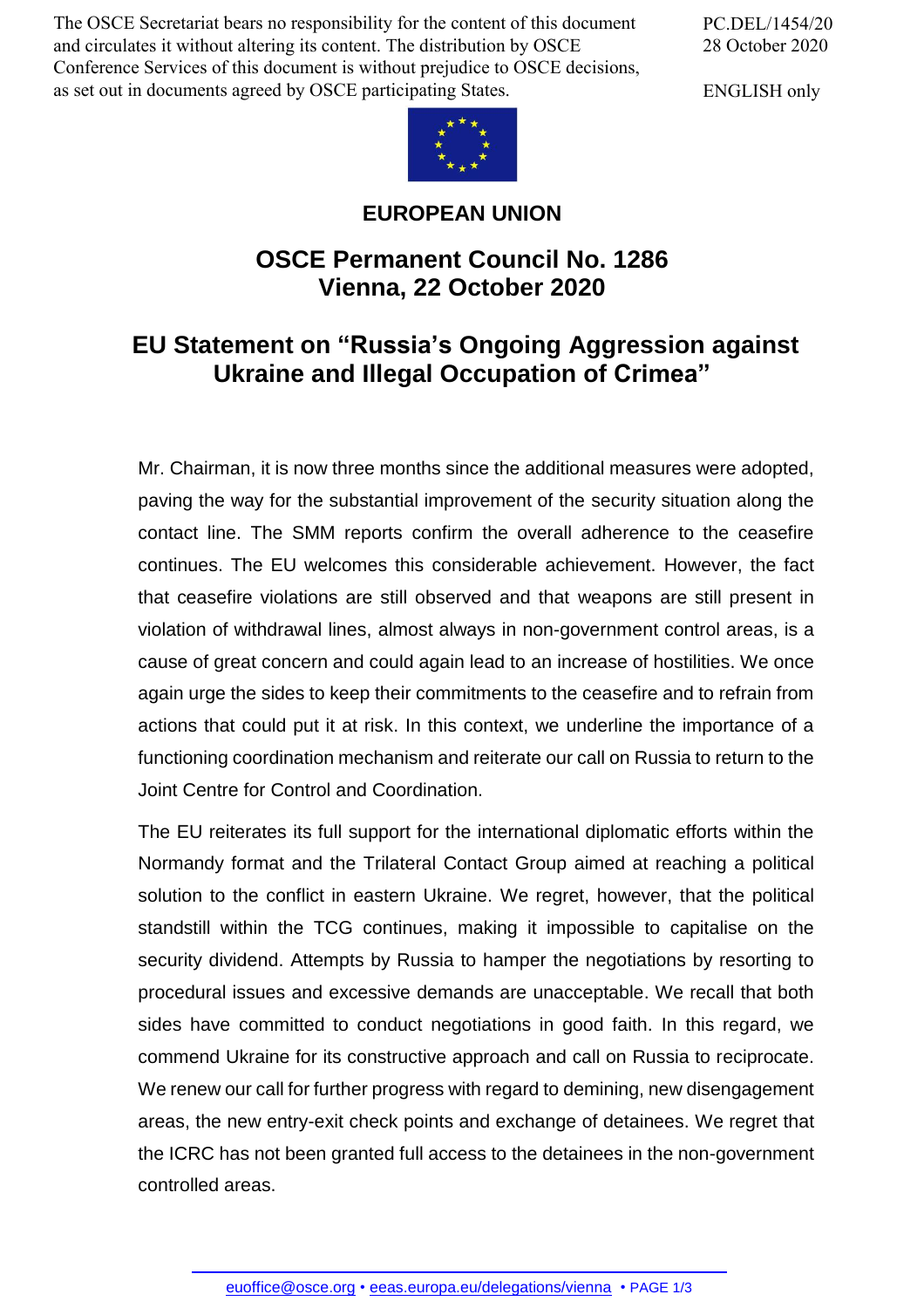We remain concerned about the restrictions faced by the SMM, in particular in the areas adjacent to the Ukraine-Russia State border outside the control of the Ukrainian government. Despite the restrictions, the Mission was still able, by the use of remote monitoring, to confirm once again uncontrolled transfers across the border, which continue to destabilize the conflict areas. For instance, on the night of 13 October, the SMM spotted three trains with unidentified cargo at the railway station in Voznesenivka in close proximity to the Ukraine-Russia State border. Moreover, on 16 October an SMM long-range UAV observed convoys of military trucks unloading cargo and crossing the State border between Ukraine and Russia on an unpaved road, in a non-government-controlled area of the Donetsk region near Manych where there are no border crossing facilities. Such cases illustrate the urgent need to strengthen transparency across the uncontrolled segment of the border.

Regrettably, the SMM assets, in particular SMM UAVs, are subjected to constant targeting by signal interference and small arms fire. Last week was no exception and on 16 October the SMM lost control over one of its aircraft. We recall that those responsible for any wilful damage, destruction or loss of SMM UAVs and other assets should be held accountable, both politically and financially.

The EU strongly deplores any attempts to harass, intimidate or impede the work of SMM personnel. We condemn the continued threats and restrictions to the SMM, which occur predominantly in non-governmental-controlled areas and hamper the SMM from fulfilling its mandate. The SMM must have safe, secure, unconditional und unimpeded access to the entire territory of Ukraine, including the areas along the Ukraine-Russia State border, in accordance with its mandate and must not be forced to operate de facto as three separate entities. We urge Russia to use its considerable influence over the armed formations it backs to ensure that all undue restrictions on the SMM are removed.

The EU calls upon the Russian Federation to continue the trilateral negotiations between Australia, the Netherlands and the Russian Federation with regard to the downing of flight MH17. After more than six years since this tragic event the 298 victims and their next of kin deserve justice. The EU supports all efforts to establish truth, justice and accountability, in line with UN Security Council Resolution 2166.